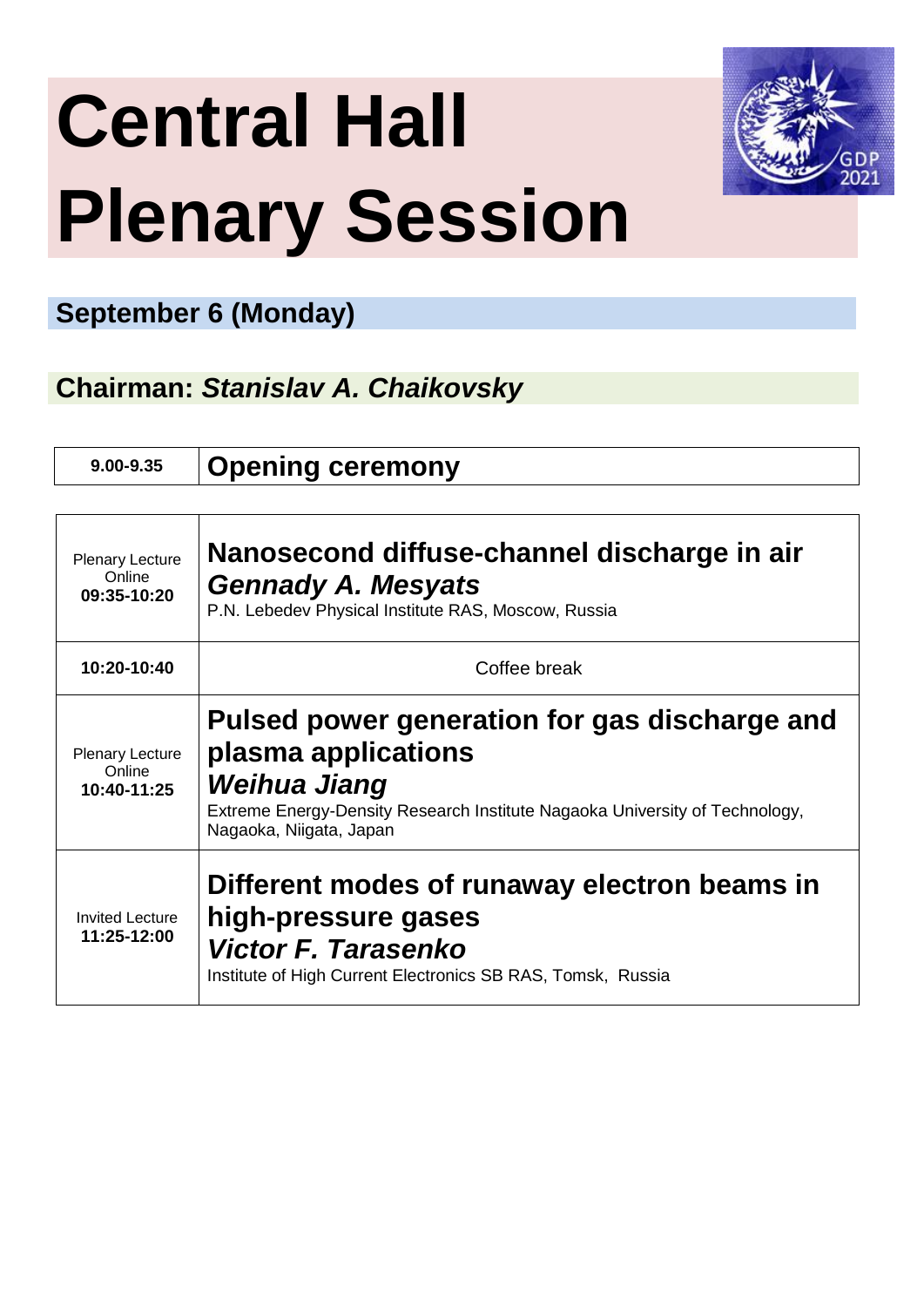### **Hall A**

Section 1.



**Fundamental processes in lowtemperature plasma:** low and high pressure discharges, near-electrode phenomena, radiation, ultrafast processes, diagnostics.

**13.30-15.35** Oral Session (OS-1-1). Chairman: *Victor F. Tarasenko*

| 1 | Invited<br>report<br>$13.30 -$<br>14.05 | Runaway electron flows in magnetized coaxial gas diodes<br>Michael I. Yalandin, G.A. Mesyats, N.M. Zubarev, S.A. Shunaylov, V.G. Shpak,<br>K.A. Sharypov<br>Institute of Electrophysics UB RAS, Ekaterinburg, Russia                                                                                                      |
|---|-----------------------------------------|---------------------------------------------------------------------------------------------------------------------------------------------------------------------------------------------------------------------------------------------------------------------------------------------------------------------------|
| 2 | Oral<br>14.05-<br>14.25                 | Subnanosecond breakdown of air-insulated coaxial line initiated by runaway<br>electrons in the presence of strong axial magnetic field<br>Sergey A. Shunaylov, G.A. Mesyats, N.M. Zubarev, E.A. Osipenko, K.A. Sharypov,<br>V.G. Shpak, M.I. Yalandin<br>Institute of Electrophysics UB RAS, Ekaterinburg, Russia         |
| 3 | Oral<br>$14.25 -$<br>14.45              | Study of the generation of runaway electrons with reference to the formation<br>of a streamer in a sharply inhomogeneous electric field<br>D.Beloplotov, V.F. Tarasenko, V. Shklyaev, Dmitry A. Sorokin<br>Institute of High Current Electronics SB RAS, Tomsk, Russia                                                    |
| 4 | Oral<br>14.45-<br>15.05                 | Features of the ionization wave development preceding the breakdown in a<br>long capillary tube surrounded by a continuous or sectioned electrode<br>Yuri S. Akishev, V.B. Karalnik, A.V. Petryakov<br>State Research Center of Russian Federation Troitsk Istitute for Innovation and Fusion Research, Moscow,<br>Russia |
| 5 | Oral<br>$15.05 -$<br>15.25              | Simulation of negative corona discharge in atmospheric air: from mode of<br>trichel pulses to stationary discharge<br>Alexandr O. Kokovin, A.V. Kozyrev, V.Y. Kozhevnikov<br>Institute of High Current Electronics SB RAS, Tomsk, Russia                                                                                  |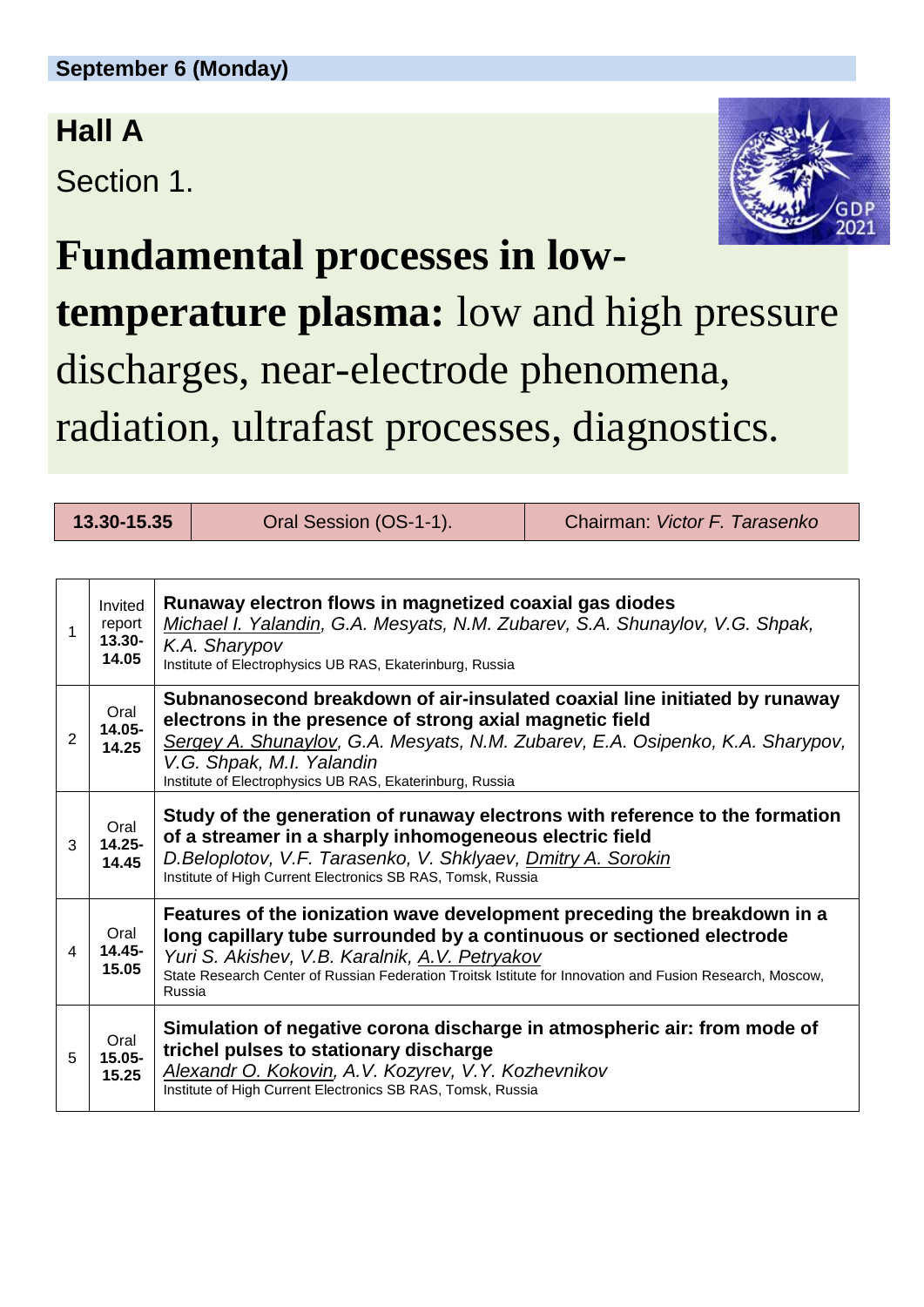### **Hall A**

Section 4.



### **Sources of low-temperature plasma:**

### generators of continuous, pulse-periodic and pulsed action, gas switches, power supply.

| 15.55-18.00 |                                         |                                                                                                                                                                                                                                                                                                   | Oral Session (OS-4-1). | Chairman: Nikolay V. Gavrilov |
|-------------|-----------------------------------------|---------------------------------------------------------------------------------------------------------------------------------------------------------------------------------------------------------------------------------------------------------------------------------------------------|------------------------|-------------------------------|
|             |                                         |                                                                                                                                                                                                                                                                                                   |                        |                               |
| 1           | Invited<br>report<br>$15.55 -$<br>16.30 | Generation of ion and electron beams and plasma flows in special conditions<br>with "extreme" parameters and some examples of its applications<br>Efim M. Oks<br>High Current Electronics Institute SB RAS, Tomsk, Russia                                                                         |                        |                               |
| 2           | Oral<br>16.30-<br>16.50                 | Influence of accelerating gap configuration on parameters of a forevacuum<br>plasma-cathode source of pulsed electron beam<br>A.V. Kazakov, Alexandr V. Medovnik, E.M. Oks, N.A. Panchenko<br>Tomsk State University of Control Systems and Radioelectronics, Tomsk, Russia                       |                        |                               |
| 3           | Oral<br>16.50-<br>17.10                 | Efficiency of electron beam extraction to the ambient atmosphere in an<br>electron accelerator based on ion-electron emission<br>Sergey Yu. Doroshkevich, M.S. Vorobyov, M.S. Torba, N.N. Koval, S.A. Sulakshin,<br>V.A. Levanisov<br>Institute of High Current Electronics SB RAS, Tomsk, Russia |                        |                               |
| 4           | Oral<br>Online<br>$17.10 -$<br>17.30    | Suppression of the generation of heavy ions in vacuum diode with passive<br>anode<br>Alexandr I. Pushkarev, A.I. Prima, X.P. Zhu, C.C. Zhang, Y. Li, Yu. Egorova, M.K.<br>Lei<br>Tomsk Polytechnic University, Tomsk, Russia                                                                      |                        |                               |
| 5           | Oral<br>17.30-<br>17.50                 | Simulation of charged particle beam dynamics extracted from a plasma<br>source<br>Ilia A. Kanshin<br>Dukhov Automatics Research Institute (VNIIA), Moscow, Russia                                                                                                                                 |                        |                               |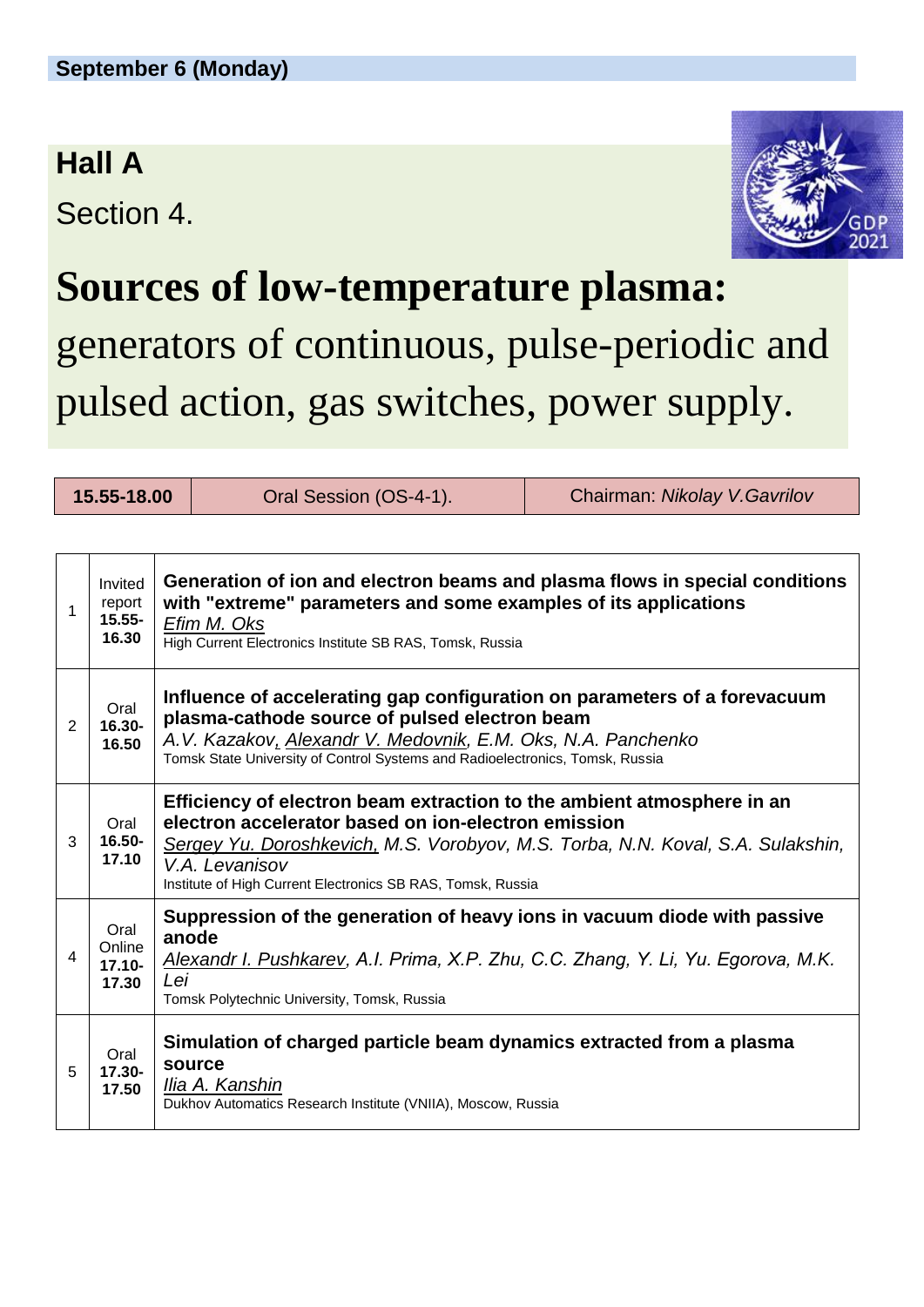#### **Hall B**

Section 2.



## **Gas-discharge methods for surface modification and coating deposition:** surface modification, ion implantation, combined methods of surface treatment.

| 13.30-15.35 |                                      |                                                                                                                                                                                                                                                                                                    | Oral Session (OS-2-1). | Chairman: Vladimir V. Ovchinnikov |
|-------------|--------------------------------------|----------------------------------------------------------------------------------------------------------------------------------------------------------------------------------------------------------------------------------------------------------------------------------------------------|------------------------|-----------------------------------|
|             |                                      |                                                                                                                                                                                                                                                                                                    |                        |                                   |
| 1           | Invited<br>report<br>13.30-<br>14.05 | Ti-W surface alloys synthetized by PVD-LEHCEB and oxidized by PEO<br>Federico Morini, A. Palmeri, S. Franz, A. Vicenzo, M. Bestetti<br>Politecnico di Milano, Milano, Italy                                                                                                                        |                        |                                   |
| 2           | Oral<br>$14.05 -$<br>14.30           | Structure and mechanical properties of stainless-steel specimens, made by<br>additive method, after pulsed electron beam treatment<br>Anton D. Teresov, Yu.H. Akhmadeev, E.A. Petrikova, O.V. Krysina, Yu.F. Ivanov,<br>G.V.Semenov<br>Institute of High Current Electronics SB RAS, Tomsk, Russia |                        |                                   |
| 3           | Oral<br>$14.30 -$<br>14.55           | Formation of a Cr-Zr surface alloy using a low-energy high-current electron<br>beam<br>A.B. Markov, E.V. Yakovlev, A.V. Solovev, Evgenii A. Pesterev, M.S. Slobodyan,<br>V.I. Petrov<br>Tomsk Scientific Centre SB RAS, Tomsk, Russia                                                              |                        |                                   |
| 4           | Oral<br>$14.55 -$<br>15.20           | Processing of the titanium alloy by high-speed steel tools with combine<br>surface treatment<br>Sergey V. Fedorov, Tet Oo, E. S. Mustafaev<br>Moscow State University of Technology «STANKIN», Moscow, Russia                                                                                      |                        |                                   |